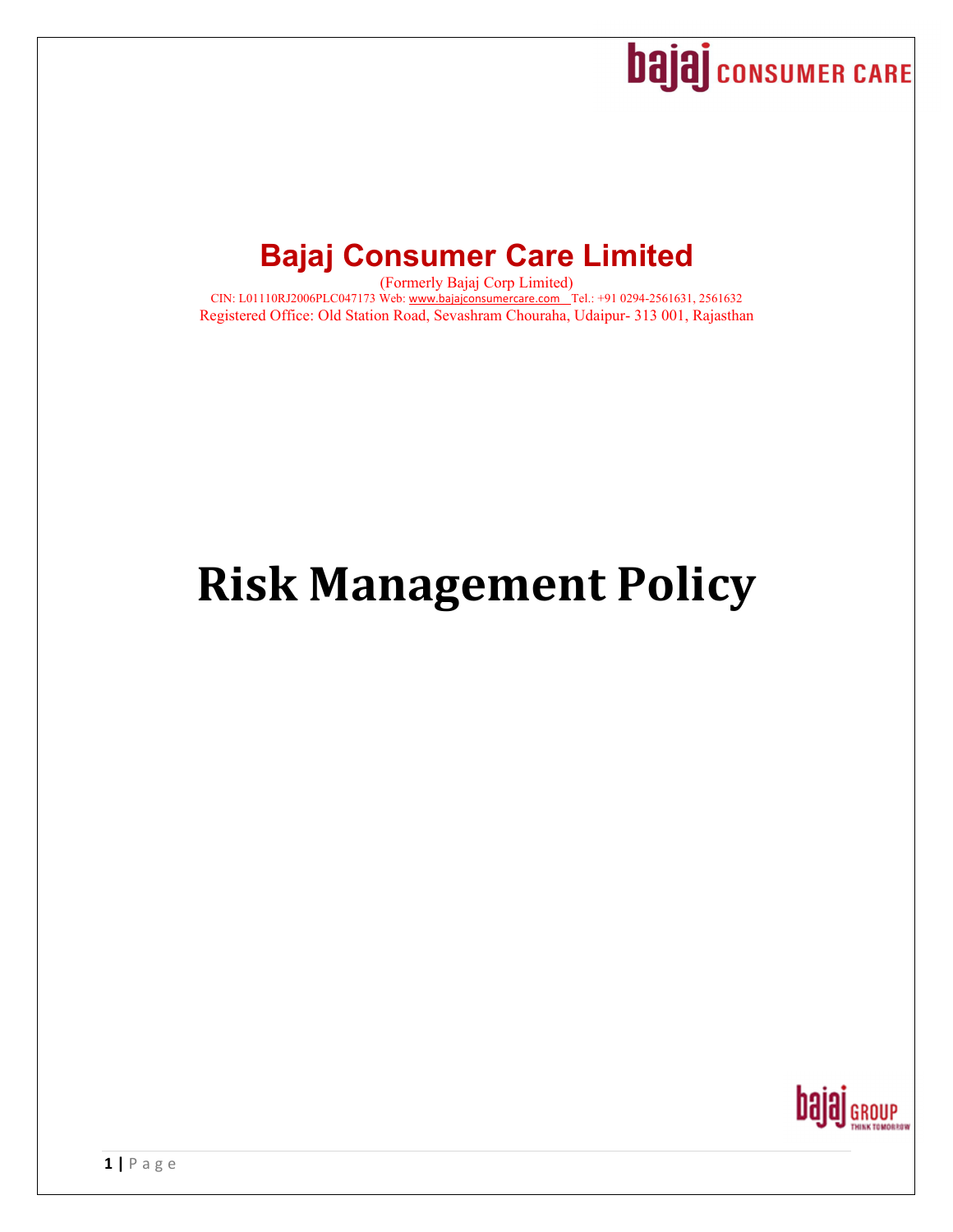# **Contents**

| 3. |  |
|----|--|
| 4. |  |
|    |  |
| 6. |  |
|    |  |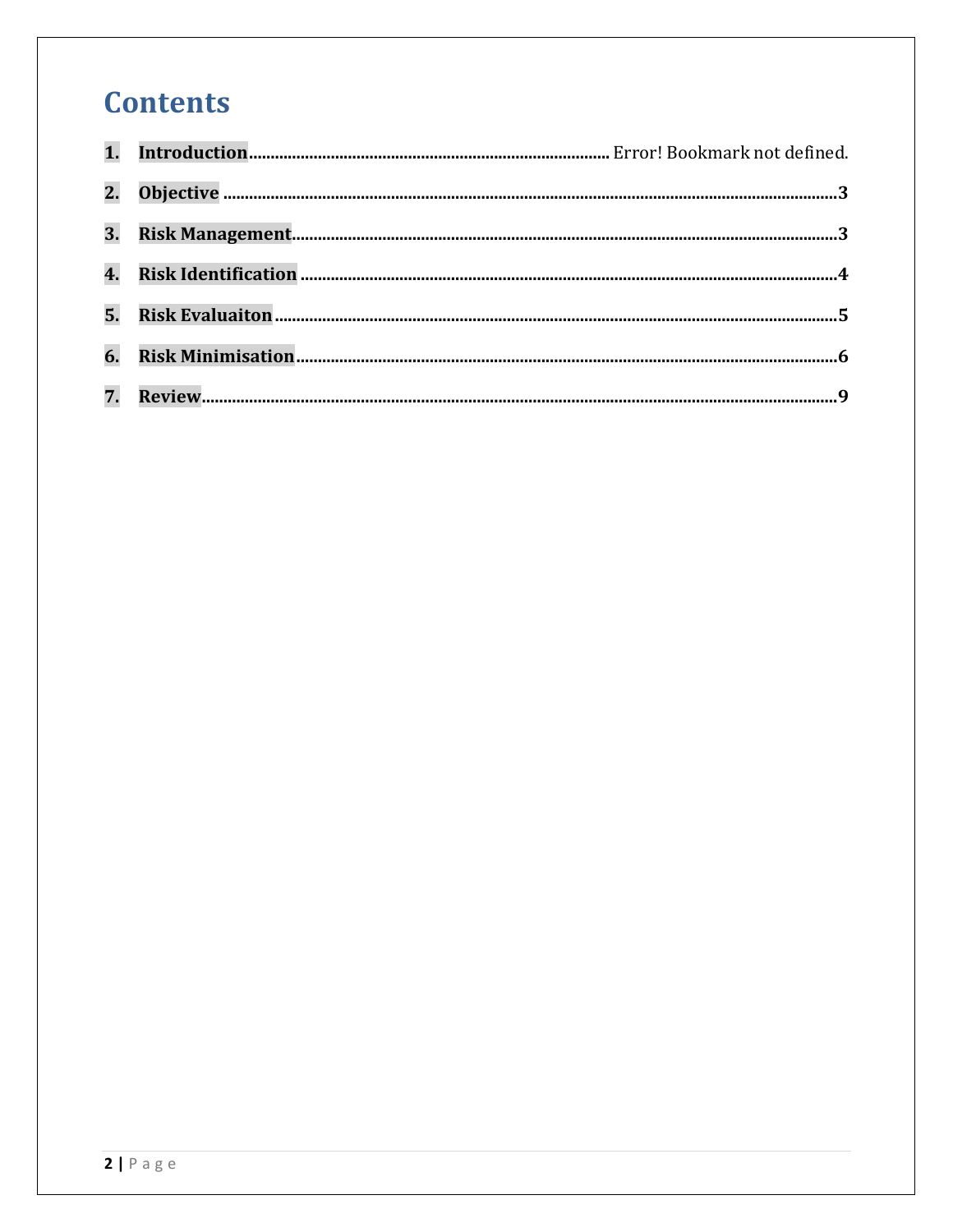### 1. **Introduction**

In accordance with the Companies Act, 2013 and the Securities and Exchange Board of India (Listing Obligations and Disclosure Requirements) Regulations, 2015, the board of directors (the "Board") of Bajaj Consumer Care Limited (the "Company") has adopted a policy on risk management (the "Risk Management Policy").

- 1) The Board of the Company and the audit committee of the Company (the "**Audit Committee**") shall periodically review the risk management policy of the Company so that management controls the risk through properly defined network.
- 2) The respective head of departments shall be responsible for implementation of the risk management system as may be applicable to their respective areas of functioning and report to the Board and the Audit Committee as may be required.

# **2. Objective**

The objective of the Risk Management Policy of the Company is to create and protect shareholder value by minimizing threats or losses, and identifying and maximizing opportunities. This Risk Management Policy is being applied in order to ensure that effective management of risks is an integral part of every employee's job. These include:

- 1) Providing a framework that enables all activities to take place in a consistent and controlled manner so that the assets, cash flow, and business of the Company are not exposed to any undue risks;
- 2) Making a process that will ensure informed decision making with all consequential financial and non-financial implications on the Company.
- 3) Improving decision making, planning and prioritization by comprehensive and structured understanding of business activities, volatility and threats;
- 4) Contributing towards more efficient use/ allocation of the resources within the organization;
- 5) Protecting and enhancing assets and company image;
- 6) Reducing volatility in various areas of the business;
- 7) Developing and supporting people and knowledge base of the organization; and
- 8) Optimizing operational efficiency.

#### **3. Risk Management**

The Company shall lay down procedures to inform Board members about the risk assessment and minimization procedures.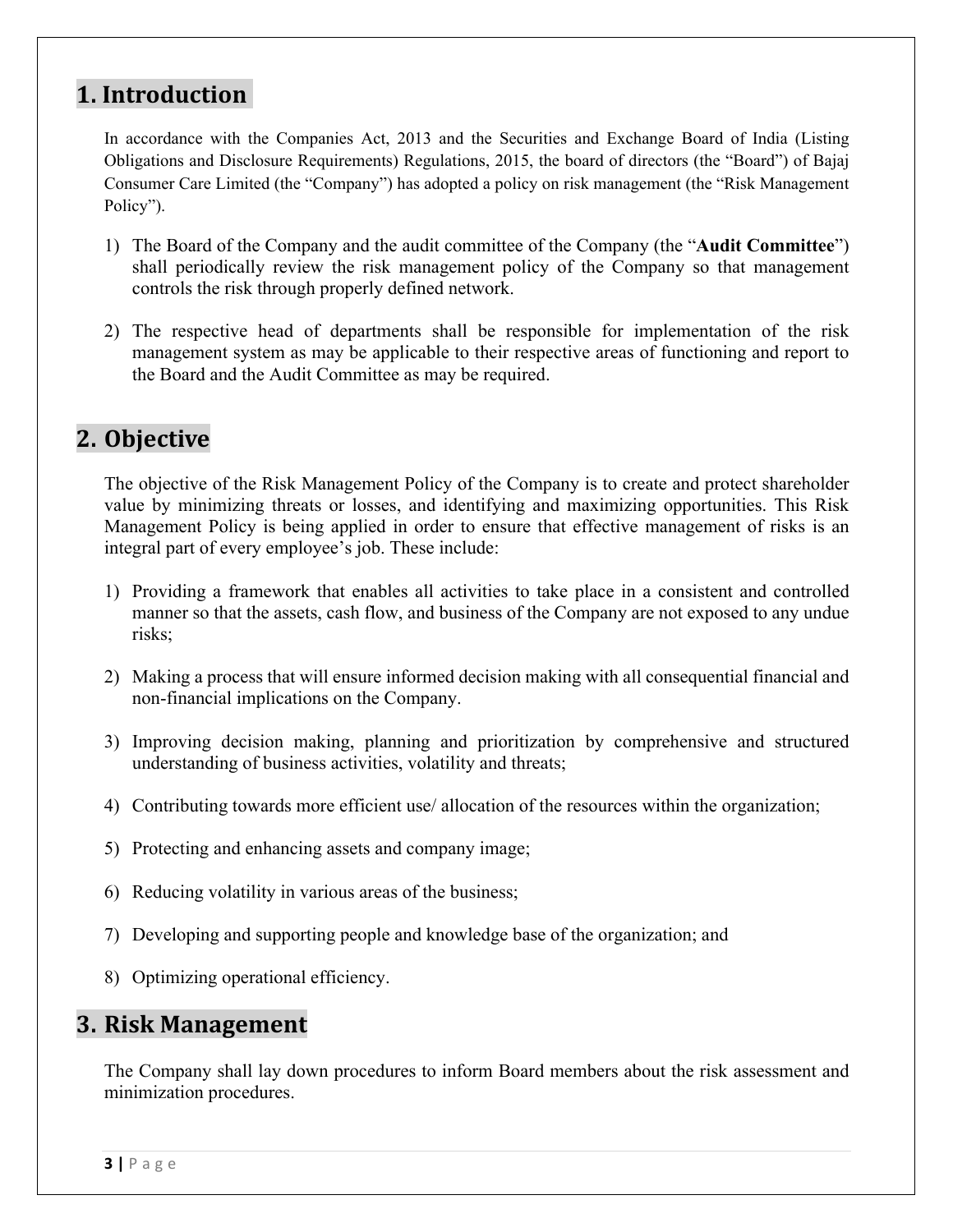The Board, its audit committee and its management should collectively identify the risks impacting the Company's business and document their process of risk identification, risk minimization, risk optimization as a part of a risk management policy or strategy. The Board should also affirm and disclose in its report to members that it has put in place critical risk management framework across the company, which is overseen periodically by the Board. The disclosure should also include a statement of those elements of risk, that the Board feels, may threaten the existence of the company. It has therefore become imperative for the Company to prepare a comprehensive framework of risk management for assessment of risks and determine the responses to these risks so as to minimize their adverse impact on the organisation.

# **4. Risk Identification**

Risk identification is concerned with identifying and assessing the probable risks and their material effects on the business goals / objectives of the Company in the changing and dynamic environment, both internal as well as external.

Risk identification and assessment includes the risks provided below. However, the list provided below is illustrative and not conclusive :

- 1. Economic environment and market conditions: Economic slowdowns or factors that affect the economic health of our clients and the said industries may increase risk to our revenue growth.
- 2. Political environment: Any adverse change in the political environment in the country would have an impact in growth strategies of the company.
- 3. Approvals and clearances from any regulatory, statutory and governmental authorities and includes environmental clearances.
- 4. Raw Material Risk: One of the key risks faced by the Company in today's scenario is the wide and frequent fluctuation in crude oil prices that affect the pricing of Light Liquid Paraffin (LLP)- a key ingredient.
- 5. Commercial Risks: Change of power, Indenting approval process, Bank guarantees clauses, payment terms, billing approval process, taxes and duties etc.
- 6. Liquidity Risks: Financial solvency and liquidity mismanagement gives rise to Organizational Risks, Inadequate quality of technical and managerial resources, poor cost control/working capital management etc.
- 7. Technical, quality or performance risk: Meeting performance standards and time schedule etc.
- 8. Logistics risks: Accommodation of project personnel in remote locations, transportation of material to difficult sites etc.
- 9. Dispute Resolution Improper legal clauses, Arbitration laws, etc.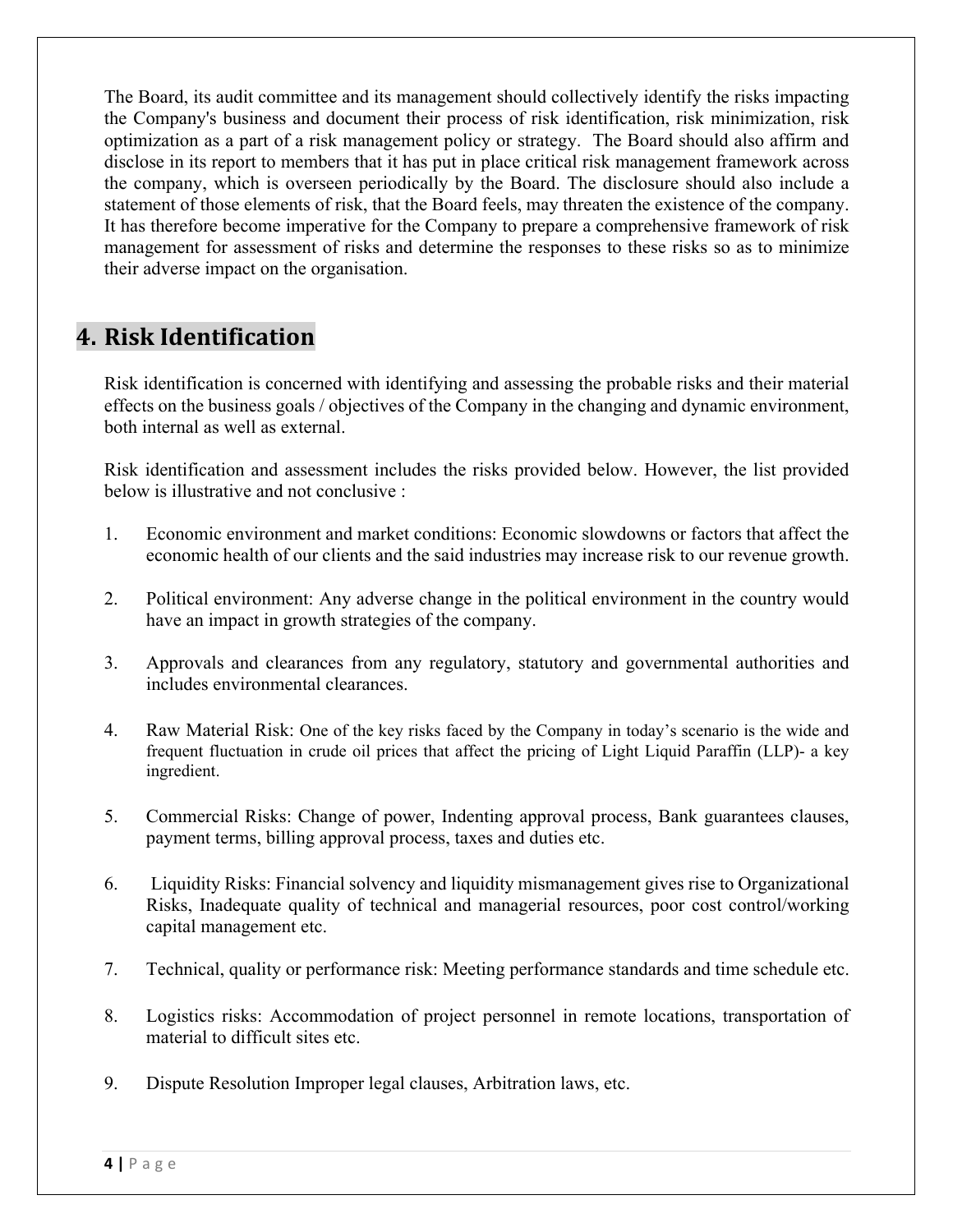- 10. Financial reporting risks: Changing laws, regulations and standards relating to accounting, corporate governance and public disclosures are creating uncertainty for companies. These new or changed laws, regulations and standards may lack specificity and are subject to varying interpretations. Their application in practice may evolve over time, as new guidance is provided by regulatory and governing bodies. This could result in continuing uncertainty regarding compliance matters and higher costs of compliance as a result of ongoing revisions to such corporate governance standards.
- 11. Foreign Exchange Risk To ensure that there should not be any unhedged foreign exchange exposure on account of Principal or Interest – on Capital or Current Account.
- 12. Corporate Governance & Compliance It has to ensure that Company does not fall short of any formal or informal requirement of Corporate Governance and all Regulation and Laws of the country are fully complied with.
- 13. Ensure that all Statutory and Legal Dues are paid within stipulated time to avoid noncompliance.
- 14. Risk of Corporate accounting fraud: Accounting fraud or corporate accounting fraud are business scandals arising out of misusing or misdirecting of funds, overstating revenues, understating expenses etc.
- 15. Legal risk: Legal risk is the risk in which the Company is exposed to legal action as the Company is governed by various laws and the Company has to do its business within four walls of law, where the Company is exposed to legal risk exposure.
- 16. Human resource management risk: Attrition of talented work force both at technical and managerial level.
- 17. System capability, system reliability, data integrity risks, coordinating and interfacing risks.
- 18. Disaster Risks: Natural risks like fire, floods, earthquakes, etc.

## **5. Risk Evaluaiton**

As an integral and unavoidable component of business, BCCL is committed to managing the risk in a proactive and effective manner. Though Risk cannot be eliminated, it can be:

- Transferred to another party, who is willing to take risk, say by buying an insurance policy or entering into a forward contract;
- Reduced, by having good internal controls;
- Avoided, by not entering into risky businesses;
- Retained, to either avoid the cost of trying to reduce risk or in anticipation of higher profits by taking on more risk, and;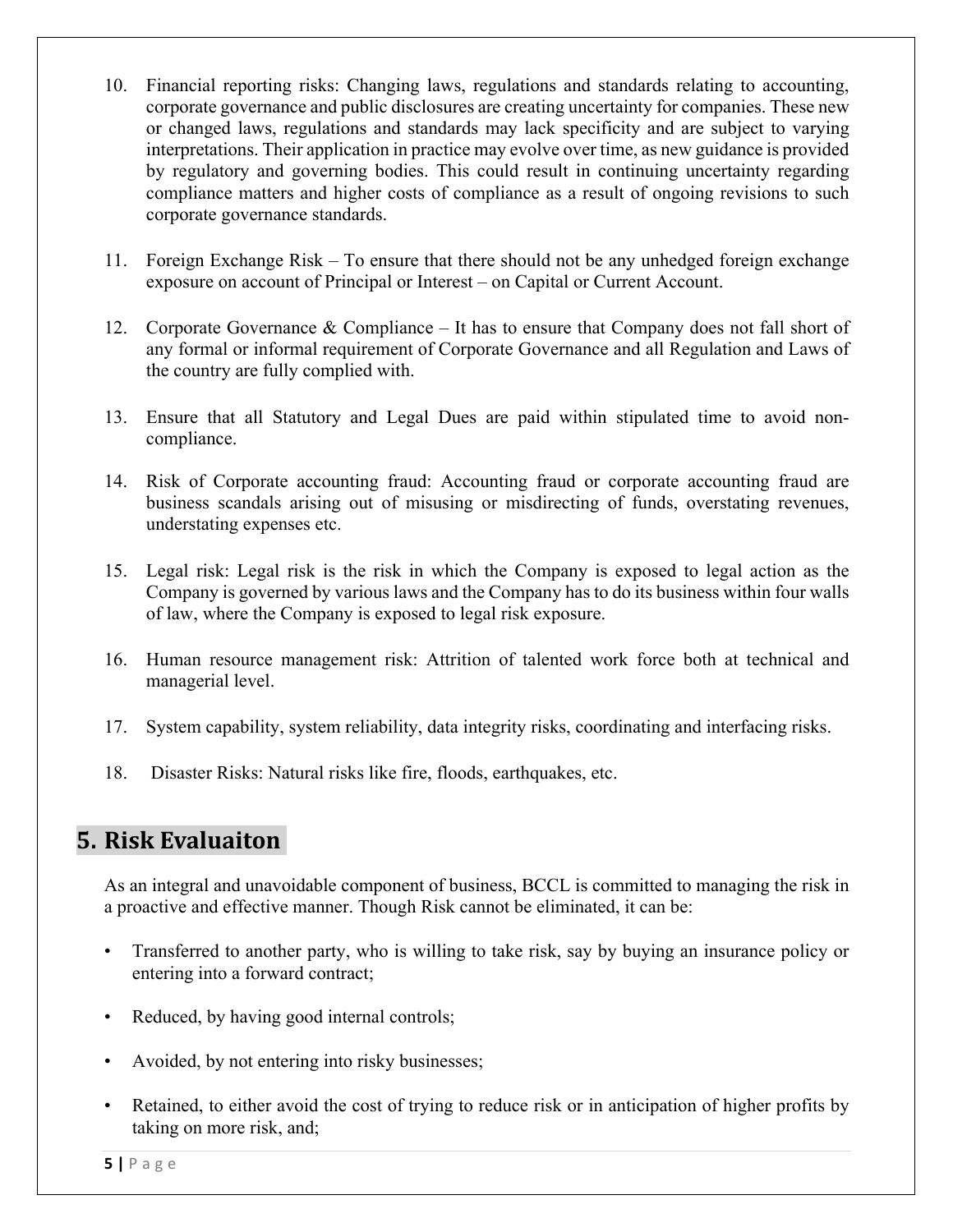Shared, by following a middle path between retaining and transferring risk.

As a diversified enterprise, the company has always had a system- based approach to business risk management. Backed by strong internal control systems, the current risk management framework consists of the following elements:

- 1) Clear and unambiguous identification of the roles and responsibilities of various stakeholders in relation to risk management. These role definitions inter alia are aimed at ensuring formulation of appropriate risk management policies and procedures, their effective implementation and independent monitoring and reporting by Internal Audit.
- **2)** Combination of best industry practices and divisionally evolved procedures brings robustness to the process of ensuring business risks are effectively addressed.
- **3)** Appropriate structures have been put in place to effectively address the inherent risks in businesses.
- **4)** A strong and independent Internal Audit Function at the corporate level carries out risk focused audits across all businesses, enabling identification of areas where risk managements processes may need to be improved. The Audit Committee of the board reviews internal Audit findings and provides strategic guidance on internal controls.
- **5)** Monitoring the internal control environment within the Company and ensuring that Internal Audit recommendations are effectively implemented.

The senior management of the Company periodically reviews the risk management framework to maintain its contemporariness so as to effectively address the emerging challenges in a dynamic business environment.

## **6. Risk Minimisation**



In principle, risks always result as consequence of activities or as consequence of non-activities.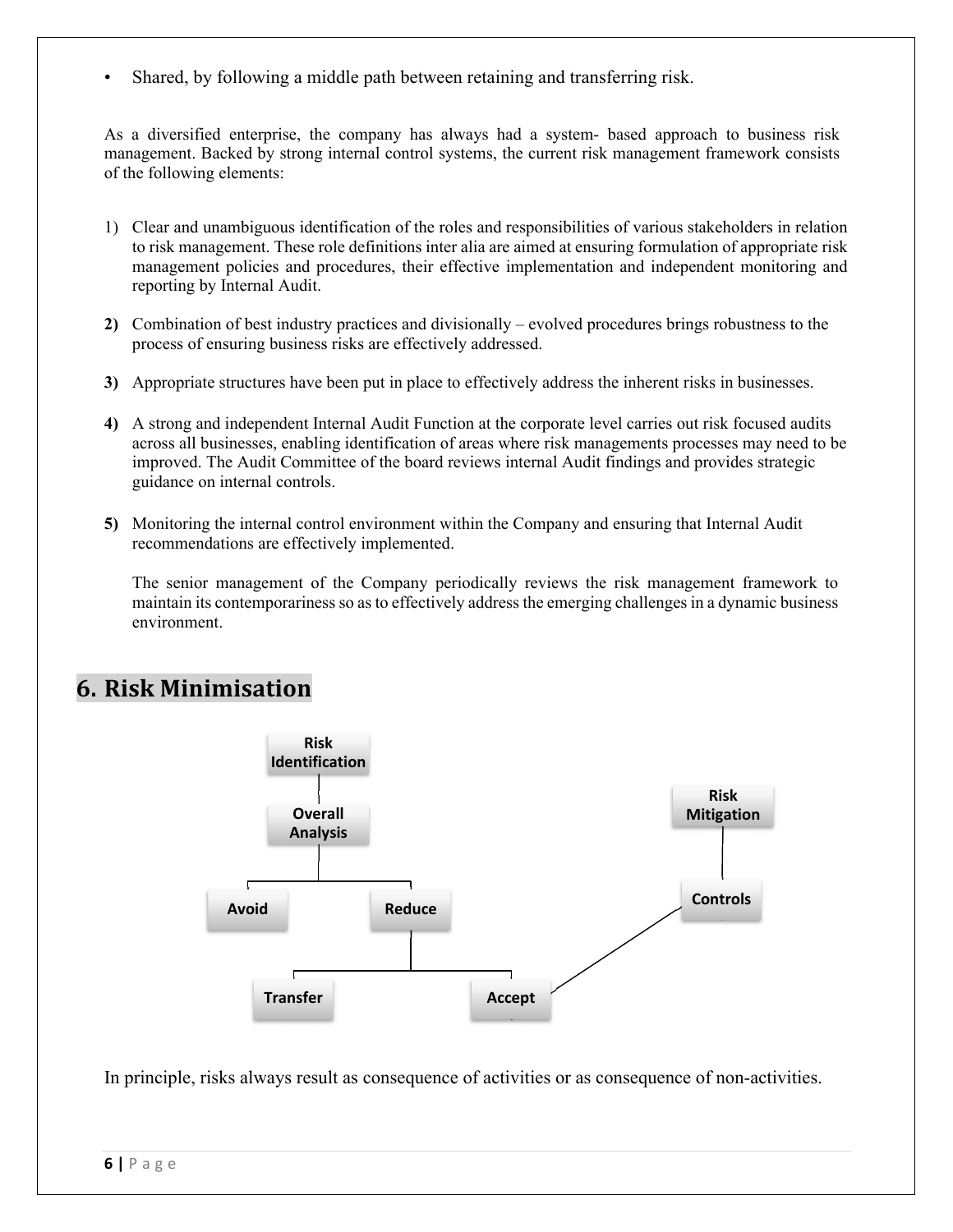- 1. Economic Environment and Market conditions: Strategically, we seek to maximise the potential Turnover and at the same time securing additional volumes from existing clients on the basis of our record of satisfactory performance in our earlier dealings. The efforts to enhance quality of service/execution and upgrading their performance parameters are aimed at deriving optimum value from the existing client base. To counter bidding pressures caused by strong competition, the Company has been increasing performance and continued to take initiatives to move up the quality besides cost reduction and cost control initiatives.
- 2. Political environment: Considering its basic political philosophy, we are reviewing existing and future investment strategies on a continuous basis. Risks that are likely to emanate are managed by constant engagement with the Government of the day, reviewing and monitoring the country's industrial, labour and related policies.
- 3. Environmental clearances: The management of the Company recognizes its employees as the company's most important assets. The Company has introduced a number of safety measures across all its manufacturing Units and is continuously working towards achieving international benchmarks in safety standards. The said safety standards can be demonstrated by the fact that our manufacturing facilities have been awarded OHSAS 18001:2007 (Occupational Health and Safety) certification.
- 4. Raw Material Risk: Proper policies are followed in relation to maintenance of inventories of raw materials, consumables, key spares and tools to ensure their availability for planned generation programmes. The Company is continuously exploring opportunities for hedging the cost of LLP through long term contracts, expanding existing storage facilities for LLP, adding new suppliers etc. The volatility in costs for packaging materials (another key input) is being offset through advance contracts and developing new suppliers for packaging materials.
- 5. Commercial Risks: Proper billing process and follow up with customer is required to reduce time-lag between billing and payment by customers.
- 6. Liquidity Risk: Proper financial planning is put in place with detailed Annual Business Plans discussed at appropriate levels within the organisation. Annual and quarterly budgets are prepared and put up to management for detailed discussion and an analysis of the nature and quality of the assumptions, parameters etc. These budgets with Variance Analysis are prepared to have better financial planning and study of factors giving rise to variances. Monthly/Quarterly/Annual cash flows are prepared, followed and monitored at senior levels to prevent undue loss of interest and utilise cash in an effective manner.
- 7. Technical, quality or performance risk: Attract and retain quality technical associates and augmenting their training. Implementation of quality control measures to ensure that the raw material is of desired quality. These risks are minimized by Organisation and Management of product manufacturing process Schedules, such as planning, monitoring and reporting systems in the day to day operation process
- 8. Logistics risks: Background of employee is checked to ensure that he is suitable for remote location and that re location should result in minimum discomfort and he can contribute positively.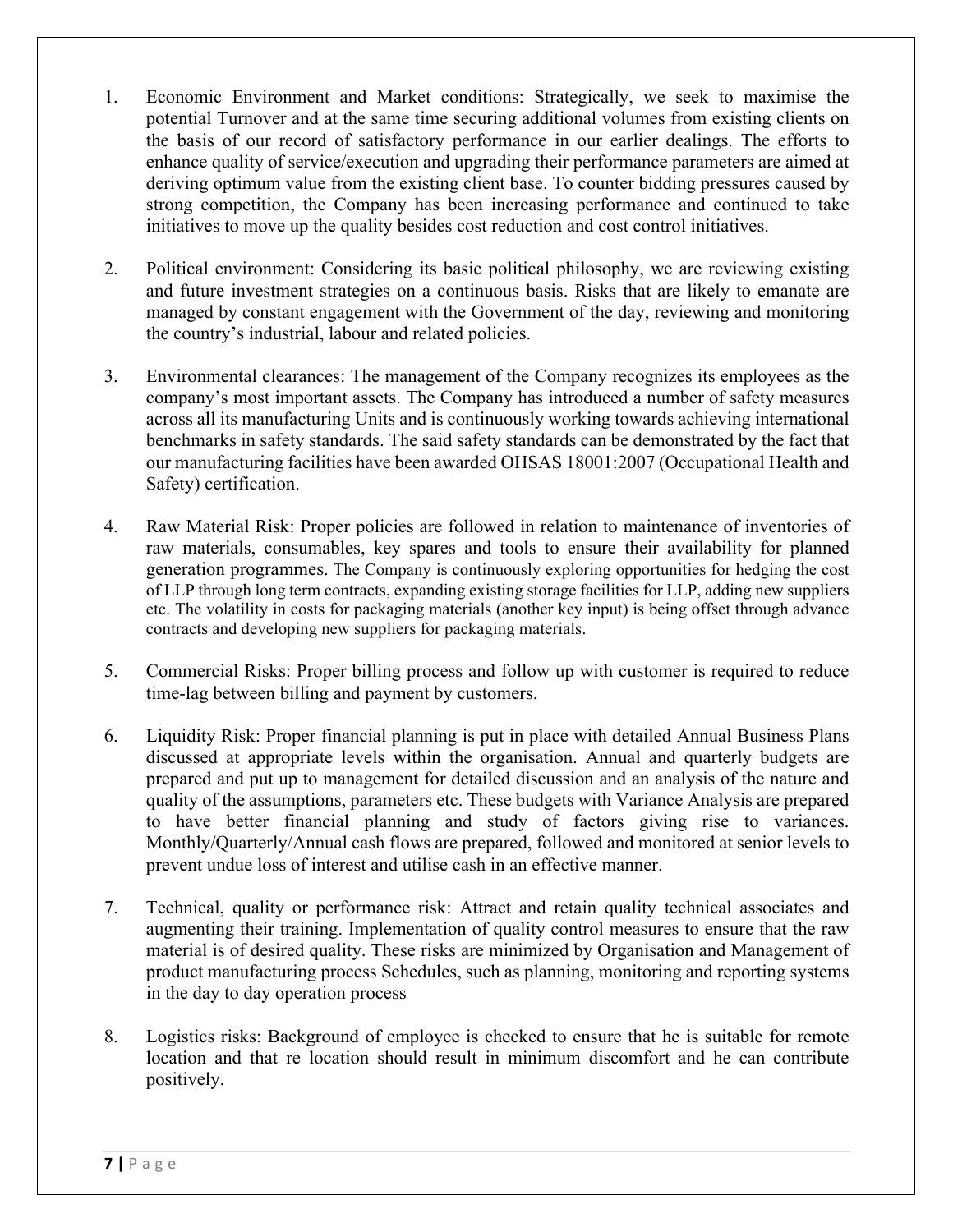- 9. Dispute Resolution and arbitration.: A study of contracts with focus on contractual liabilities, deductions, penalties and interest conditions is undertaken on a regular basis. The legal department vets all legal and contractual documents with legal advice from Legal retainers for different branches of legislation. Contracts are finalized as per the advice from legal professionals and advocates. Carefully drafted contracts avoid disputes and also allow to reach amicable solution with the help of Arbitration as and when required.
- 10. Financial reporting risks: Our Company is committed to maintaining high standards of corporate governance and public disclosure and our efforts to comply with evolving laws, regulations and standards in this regard would further help us address these issues. Our preparation of financial statements in conformity with Indian Accounting Standards and in accordance with the Accounting Standards issued by NFRA, requires us to make estimates and assumptions that affect the reported amount of assets and liabilities, disclosure of contingent assets and liabilities at the date of our financial statements and the reported amounts of revenue and expenses during the reporting period. Management bases its estimates and judgments on historical experience and on various other factors that are believed to be reasonable under the circumstances including consultation with experts in the field, scrutiny of published data for the particular sector or sphere, comparative study of other available corporate data, the results of which form the basis for making judgments about the carrying values of assets and liabilities that are not readily apparent from other sources. These may carry inherent reporting risks.
- 11. Risk of Corporate accounting fraud: The Company mitigates this risk by Understanding the applicable laws and regulations , Conducting risk assessments, Enforcing and monitoring code of conduct for key executives , Instituting Whistleblower mechanisms , Deploying a strategy and process for implementing the new controls, Adhering to internal control practices that prevent collusion and concentration of authority, Employing mechanisms for multiple authorisation of key transactions with cross checks , Scrutinising of management information data to pinpoint dissimilarity of comparative figures and ratios, Creating a favourable atmosphere for internal auditors in reporting and highlighting any instances of even minor nonadherence to procedures and manuals and a host of other steps throughout the organisation and assign responsibility for leaving the overall effort to a senior individual like Chief Financial Officer.
- 12. Legal risk: We have an experienced team of professionals, advisors who focus on evaluating the risks involved in a contract, ascertaining our responsibilities under the applicable law of the contract, restricting our liabilities under the contract, and covering the risks involved so that they can ensure adherence to all contractual commitments. Management places and encourages its employees to place full reliance on professional guidance and opinion and discuss impact of all laws and regulations to ensure company's total compliance. Advisories and suggestions from professional agencies and industry bodies, chambers of commerce etc. are carefully studied and acted upon where relevant. The Company has established a compliance management system in the organisation and Secretary of the Company being the focal point will get the quarterly compliance reports from functional heads and being placed before the Board.
- 13. Human resource management risk: Labour Turnover Risks, involving replacement risks, training risks, skill risks, etc. The Company has proper recruitment policy for recruitment of personnel at various levels in the organization. Proper appraisal system for revision of compensation on a periodical basis has been evolved and followed regularly. Employees are trained at regular intervals to upgrade their skills. Labour problems are obviated by negotiations